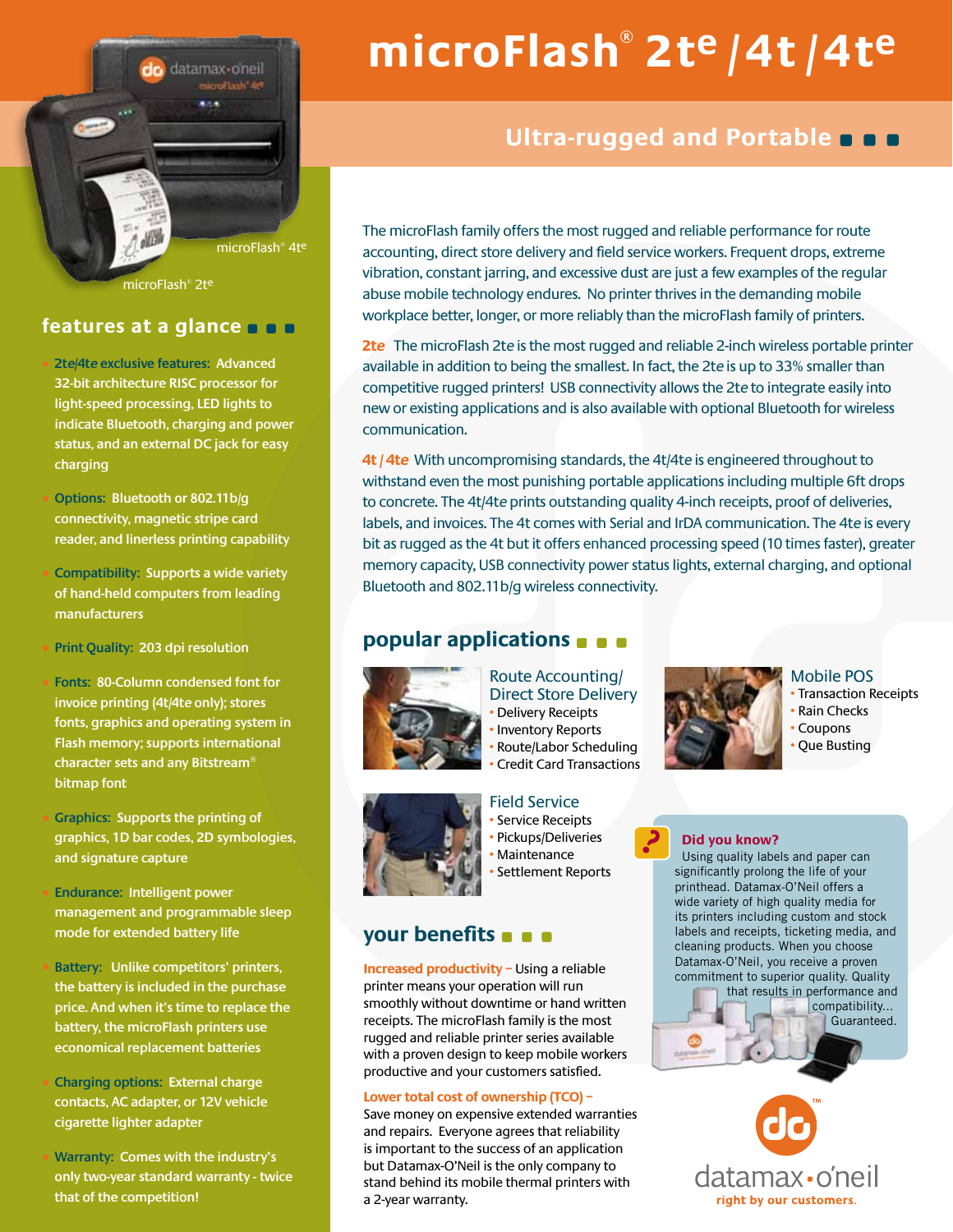

**The 2te is the smallest 2-inch portable printer available for the rugged mobile environment. Your mobile workers appreciate the convenience of wireless communication and the 2te's ability to process transaction receipts with the optional card reader.** 



**Looking for a rugged printer that will last? Look no further, the 4t set the standard for reliability and continues to thrive in the most punishing of environments around the world.**



**The 4te comes with the same reliability you've come to expect from the 4t but with enhanced capabilities and wireless connectivity. The 4te printer is compatible with existing 4t applications, allowing resellers and users around the world to easily drop the 4te into legacy applications without any modifications.** 

| <b>Communication Options</b>                                   |                                                      |                                                                |                                                                        |                                                                        |
|----------------------------------------------------------------|------------------------------------------------------|----------------------------------------------------------------|------------------------------------------------------------------------|------------------------------------------------------------------------|
| Serial, Bluetooth (v2.0)                                       |                                                      | Serial, IrDA                                                   | Bluetooth (v1.2), 802.11 b/g                                           |                                                                        |
|                                                                |                                                      |                                                                |                                                                        |                                                                        |
| <b>Model</b>                                                   |                                                      |                                                                |                                                                        |                                                                        |
| 2te                                                            | 2te (with card reader)                               | 4t (Serial)                                                    | 4te                                                                    | 4te (with card reader)                                                 |
| <b>Dimensions</b>                                              |                                                      |                                                                |                                                                        |                                                                        |
| 5.5"h x 4.3"w x 2.5"d<br>(139.70 x 109.22 x 63.5 mm)           | 6.4"h x 4.3"w x 2.5"d<br>(162.56 x 109.22 x 63.5 mm) | 6.82"h x 6.57"w x 2.6"d<br>$(173.2 \times 166.9 \times 66$ mm) | 6.8"h x 6.9"w x 2.7"d<br>$(172.2 \times 175.8 \times 69.1 \text{ mm})$ | 7.6"h x 6.9"w x 2.7"d<br>$(193.5 \times 175.8 \times 68.3 \text{ mm})$ |
| Weight (with battery)                                          |                                                      |                                                                |                                                                        |                                                                        |
| 15.3 oz (0.435 kg)                                             | 16.9 oz (0.48 kg)                                    | 23.75 oz (0.67 kg)                                             | 28 oz (0.792 kg)                                                       | 29.1 oz (0.824 kg)                                                     |
| Weight (with battery and paper roll)                           |                                                      |                                                                |                                                                        |                                                                        |
| 19.2 oz (0.544 kg)                                             | 20.7 oz (0.587 kg)                                   | 32.95 oz (0.93 kg)                                             | 37.2 oz (1.05 kg)                                                      | 38.3 oz (1.09 kg)                                                      |
| <b>Print Width</b>                                             |                                                      |                                                                |                                                                        |                                                                        |
| $1.89$ " (48 mm)                                               |                                                      | $4.10"$ (104 mm)                                               |                                                                        |                                                                        |
| <b>Media Width</b>                                             |                                                      |                                                                |                                                                        |                                                                        |
| $2.25"$ (57 mm)                                                |                                                      | 4.41" (112 mm)                                                 |                                                                        |                                                                        |
| <b>Maximum Media Capacity</b>                                  |                                                      |                                                                |                                                                        |                                                                        |
| 2" (50.8 mm) maximum roll diameter                             |                                                      | 2.25" (57 mm) maximum roll diameter (O.D.)                     |                                                                        |                                                                        |
| <b>Media I.D. Core</b>                                         |                                                      |                                                                |                                                                        |                                                                        |
| $0.4"$ (10.2 mm)                                               |                                                      | $0.4"$ (10.2 mm)                                               |                                                                        |                                                                        |
| <b>Battery</b>                                                 |                                                      |                                                                |                                                                        |                                                                        |
| (1) Lithium Ion, 7.2V, 1800 mAh                                |                                                      | (2) Lithium-Ion, 7.2V, 2200 mAh (for a total of 4400 mAh)      |                                                                        |                                                                        |
| <b>DC Inputs</b> (12-15V, built-in spike and surge protection) |                                                      |                                                                |                                                                        |                                                                        |
| External DC jack                                               |                                                      | Internal DC jack                                               | External DC jack; optional external charge contacts                    |                                                                        |
| <b>Endurance</b> (on a single battery charge)                  |                                                      |                                                                |                                                                        |                                                                        |
| Prints up to approx. $5,000$ " or $833 - 6$ " receipts         |                                                      | Prints approx. 13,440" or<br>$2,240 - 6"$ receipts             | Prints up to approx. $6,900$ " or $1,150 - 6$ " receipts               |                                                                        |
| Recharging                                                     |                                                      |                                                                |                                                                        |                                                                        |
| 3-4 hours from AC adapter or cigarette adapter                 |                                                      | 4-5 hours from AC adapter or cigarette adapter                 |                                                                        |                                                                        |
| <b>Memory</b>                                                  |                                                      |                                                                |                                                                        |                                                                        |
| 4MB Flash / 2MB RAM                                            |                                                      | 512KB Flash / 128KB RAM                                        | 4MB Flash / 2MB RAM                                                    |                                                                        |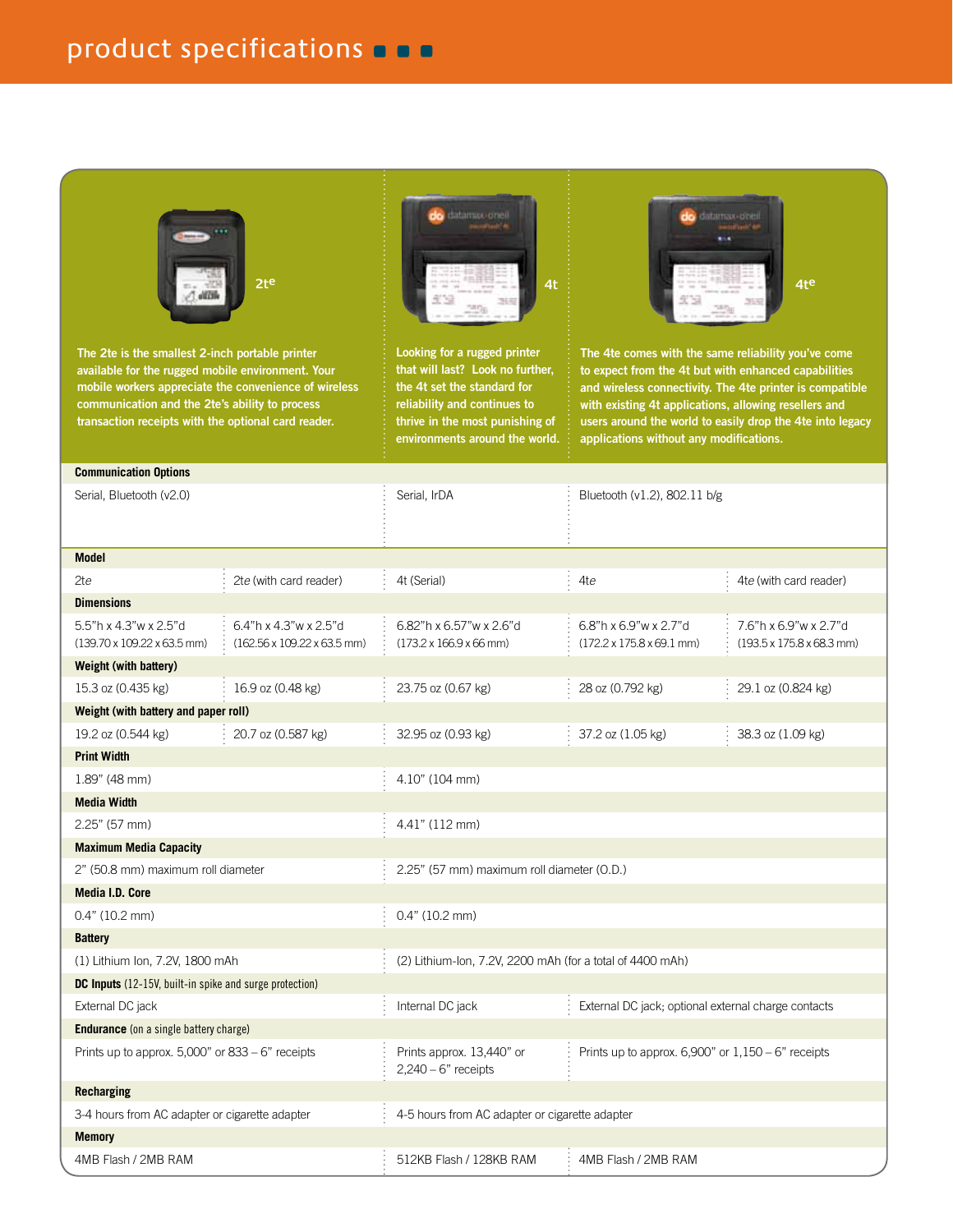## **physical characteristic**

• Drop specification: **–** 6 ft. (1.8 m)

#### **user environment**

- Operating temperature: -4° F to 122° F (-20° C to 50° C)
- Storage temperature: -40° F to 158° F (-40° C to 70° C)
- Charging temperature: 41° F to 104° F (5° C to 40° C)
- Relative humidity: 10% to 90% non-condensing
- ESD protection: **–** (4t/4te) 15 kV Air, 8 kV contact
	- (2te) 8 kV Air, 4 kV contact

## **print technology**

- Printhead:
- Direct thermal
- 203 dots per inch (8 dots per mm)
- Print mechanism speed:
- 2" per second (51 mm per second)

## **communication**

- • Serial:
- RS-232; up to 460.8 kbps
- IrDA (4t only):
- 115.2 kbps
- • USB (2t*e* and 4t*e* only): **–** 2.0 (full speed)
- • 802.11 b/g (4t*e* only):
	- Frequency band: 2.4 to 2.4897 GHz
	- Data rates: Standard 802.11b/g rates
	- Network standard: IEEE 802.11b/g
	- Wireless access modes: Infrastructure and ad hoc

**–** Security protocols:

|                         | <b>WPA</b>                             | WPA <sub>2</sub> |
|-------------------------|----------------------------------------|------------------|
| Modes                   | <b>PSK/Enterprise</b>                  |                  |
| Security/<br>Encryption | TKIP/RC4                               | <b>CCMP/AFS</b>  |
| Authentication          | EAP-FAST, EAP-PEAP.<br><b>FAP-TTIS</b> |                  |

**–** Network support: DHCP, TCP, UDP, BOOTP

- Remote management support: Compatible with the Remote Management Software and other remote management systems
- Bluetooth-
	- Network environment: Ad hoc network environments

## *DTransfer*

#### **Thermal Transfer on the Go** Learn more at: www.datamax-oneil.com/supplies

resistant thermal transfer labels directly from your 4t/4te portable printer. *DTransfer* incorporates a long-life, abrasion and scratch-resistant polypropylene thermal transfer label stock with a thermal transfer ribbon onto a single roll. Now, printing thermal transfer labels on-the-go is as easy as loading a roll of *DTransfer* media into your 4t/4te portable printer.

## **media**

• Media type:

**–** Direct thermal receipt paper (standard, premium, heavy duty, long-life, image protect, hi-temp, and all weather), synthetic media, UV coated media

- Labels: linerless labels (optional)
- For optimum print quality and printer performance, use Certified Datamax-O'Neil supplies

## **agency approval**

Contact sales representative for the most current approval list

#### **warranty**

- • 2 years (including platen roller, printhead, and installed options) when used with approved supplies
- Contact sales representative for extended warranty options

## **barcodes/fonts/graphics**  $\bullet$   $\bullet$

- Standard fonts:
	- 5.5CPI, 7.2CPI, 10.2 CPI, 10.7CPI, 18.5CPI 20.4CPI, 22.6CPI & 34.0CPI (additional fonts available)
- Optional characters· **–** Arabic, Greek, Hebrew, OCRA, OCRB,
	- Unicode subset including Latin & Thai
	- Asian (including Big 5, Simplified Chinese, Korean and Shift JIS) - additional international characters available (*not available on the 4t)*
- Barcodes:
	- Linear: Codabar, Code 39, Code 93, Code 128, EAN-8, EAN13, Interleaved 2 of 5, MSI/Plessey, UCC/EAN-128, UPC-A, UPC-E
	- 2D symbologies: PDF417; AZTEC, QR, GS1, Datamatrix (available on wireless only)
- • Graphics:
	- Supports storage of graphics/logos in Flash memory and transient "print once" graphics

## **software**

- Protocol:
	- Line Printer Mode, Easy Print®
- Device management (for 802.11 models only): **–** Remote Management Software (RMS), Wavelink Avalanche MC, Motorola MSP
- Drivers:
- Windows CE and Desktop
- Compatible label design software: **–** NiceLabel, BarTender®, DP Designer
- Software development kit:
- C++, Visual Basic, Microsoft Dynamics, **Blackberry**

## **options**

- • Wireless communication (2t*e*/4t*e*)
- Magnetic stripe card reader
- • Linerless label capability
- • External charge contacts (4t*e*)
- Stationary belt clip (4t)



## **Looking for a desktop label printer?**

Datamax-O'Neil manufactures an extensive selection of desktop label printers that are ideal for manufacturing, warehouse, healthcare, ticketing, postal services and RFID labeling requirements. Competitive custom and standard media products are also available for all your label, receipt and ticketing needs.